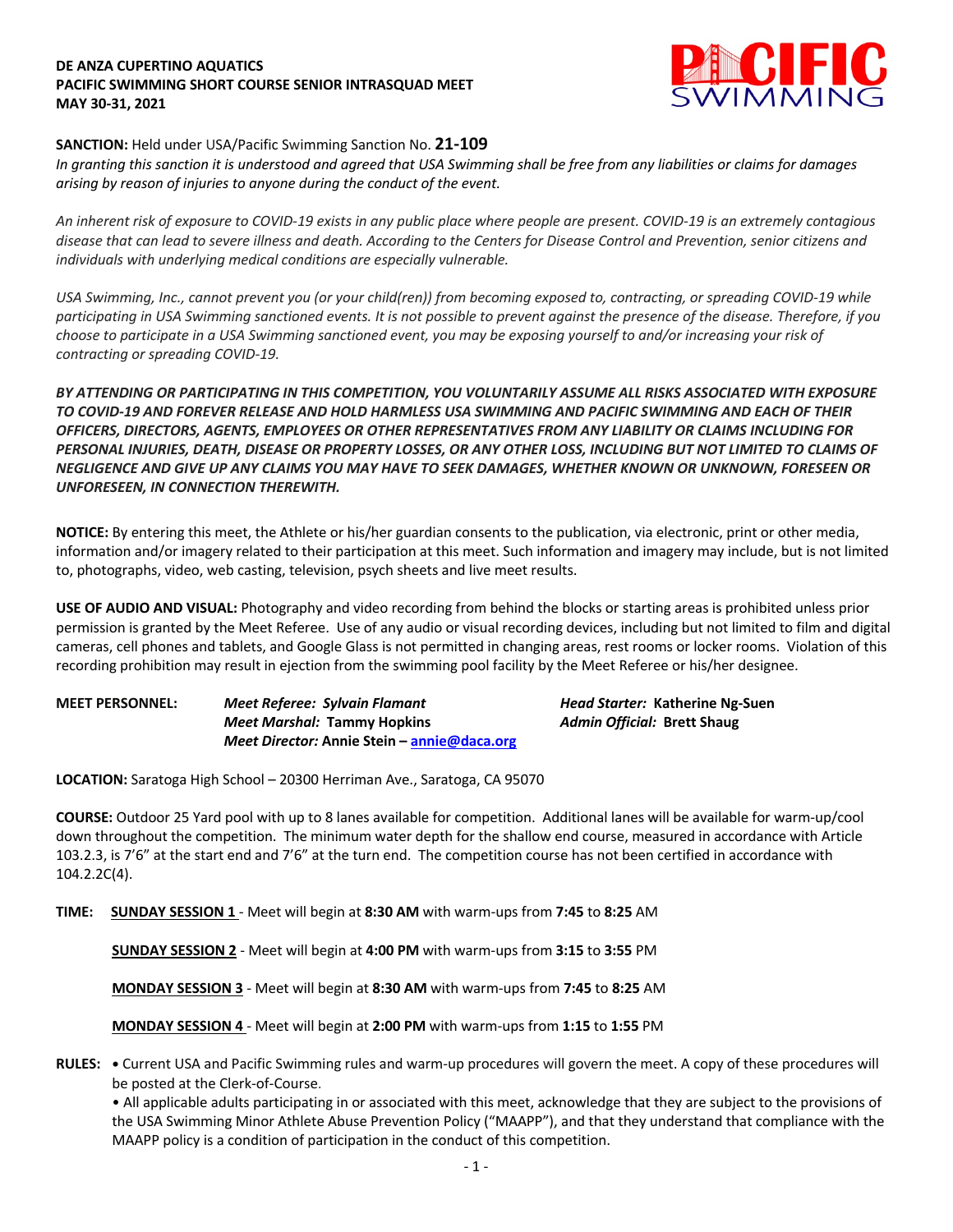• All events are timed finals.

• All events will swim fast to slow. Boys and Girls events may be combined at the discretion of the Meet Director & Meet Referee.

• Athletes may compete in a maximum of three (3) events per session and two (2) sessions per day.

• Entries will be accepted until the number of athletes entered meets the maximum allowed capacity as determined by local and facility health guidelines.

**•** If local conditions warrant it the Meet Referee, with the concurrence of the Meet Director, may require a mandatory scratch down. Immediate cash refunds will be made for any mandatory scratches.

• The local facilities guidelines, restrictions and interpretations of the local public health guidelines shall be followed at this meet.

• **All Coaches and Officials must wear their USA Swimming membership cards in a visible manner.** 

**UNACCOMPANIED ATHLETES:** Any USA Swimming Athlete-Member competing at the meet must be accompanied by a USA Swimming Member-Coach for the purposes of Athlete supervision during warm-up, competition and warm-down. If a Coach-Member of the Athlete's USA Swimming Club does not attend the meet to serve in said supervisory capacity, it is the responsibility of the Athlete or the Athlete's legal guardian to arrange for supervision by a USA Swimming Member-Coach. The Meet Director or Meet Referee may assist the Athlete in making arrangements for such supervision; however, it is recommended that such arrangements be made in advance of the meet by the Athlete's USA Swimming Club Member-Coach.

**RACING STARTS:** Athletes must be certified by a USA Swimming member-coach as being proficient in performing a racing start or must start the race in the water. It is the responsibility of the Athlete or the Athlete's legal guardian to ensure compliance with this requirement.

**RESTRICTIONS:** • Smoking and the use of other tobacco products is prohibited on the pool deck, in the locker rooms, in spectator seating, on standing areas and in all areas used by Athletes, during the meet and during warm-up periods.

- Sale and use of alcoholic beverages is prohibited in all areas of the meet venue.
- No glass containers are allowed in the meet venue.
- No propane heater is permitted except for snack bar/meet operations.
- All shelters must be properly secured.
- Deck Changes are prohibited.

• Destructive devices, to include but not limited to, explosive devices and equipment, firearms (open or concealed), blades, knives, mace, stun guns and blunt objects are strictly prohibited in the swimming facility and its surrounding areas. If observed, the Meet Referee or his/her designee may ask that these devices be stored safely away from the public or removed from the facility. Noncompliance may result in the reporting to law enforcement authorities and ejection from the facility. Law enforcement officers (LEO) are exempt per applicable laws.

• Operation of a drone, or any other flying apparatus, is prohibited over the venue (pools, Athlete/Coach areas, Spectator areas and open ceiling locker rooms) any time Athletes, Coaches, Officials and/or Spectators are present.

• Per COVID-19 protocols, spectators shall not be permitted on the pool deck. Parents may view their athlete's races from outside the pool fencing and must wear masks/maintain social distance at all times.

**ELIGIBILITY:** • Athletes must be current members of USA Swimming and enter their name and registration number on the meet entry card as they are shown on their Registration Card. If this is not done, it may be difficult to match the Athlete with the registration and times database. The meet host will check all Athlete registrations against the SWIMS database and if not found to be registered, the Meet Director shall accept the registration at the meet (a \$10 surcharge will be added to the regular registration fee). Duplicate registrations will be refunded by mail.

• Meet is open only to qualified athletes registered with DACA. Qualified Athletes who are unattached but participating with DACA are eligible to compete.

- Entries with "NO TIME" will be ACCEPTED.
- Disabled Athletes are welcome to attend this meet and should contact the Meet Director or Meet Referee regarding any special accommodations on entry times and seeding per Pacific Swimming policy.
- The Athlete's age will be the age of the Athlete on the first day of the meet.

**ENTRY FEES:** \$50.00 flat fee per athlete. Fees shall be billed directly to athlete's DACA account. No refunds will be made.

**ENTRIES:** Entries shall be handled in-house and fees billed to athlete's DACA accounts. Athletes shall turn in entry forms to their DACA Coach no later than **Friday, May 21st, 2021.**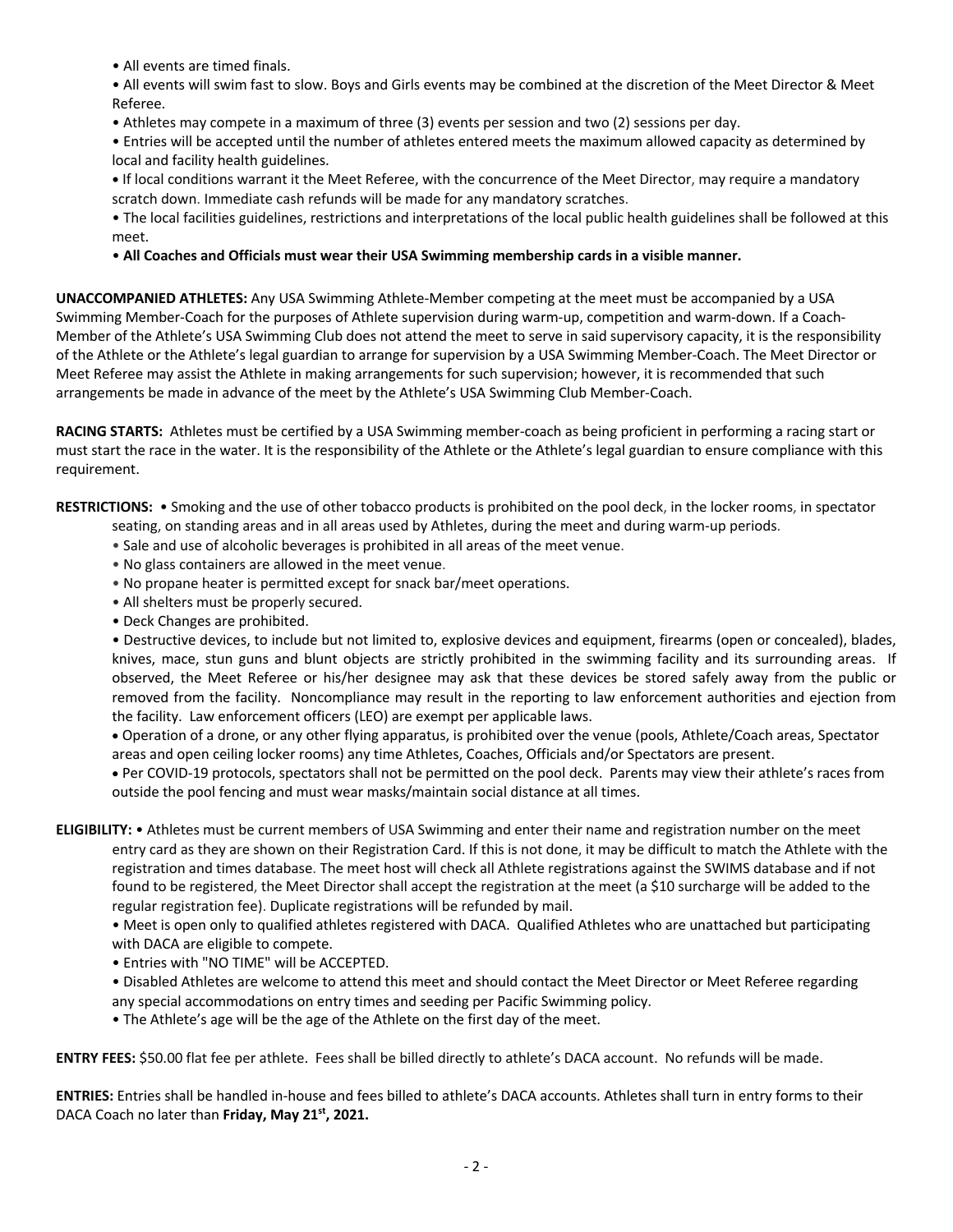**CHECK-IN:** The meet shall be pre-seeded. Athletes shall report to the bull-pen area at their scheduled time for each event.

**SCRATCHES:** Any Athletes not reporting for or competing in an individual timed final event that they have entered shall not be penalized.

**AWARDS:** None.

# **ADMISSION:** Free.

**MISCELLANEOUS:** No overnight parking is allowed. Facilities will not be provided after meet hours.

| SUNDAY, MAY 30th, 2021 |                      |               | MONDAY, MAY 31st, 2021 |                        |               |  |  |  |  |
|------------------------|----------------------|---------------|------------------------|------------------------|---------------|--|--|--|--|
| <b>SESSION 1</b>       |                      |               | <b>SESSION 3</b>       |                        |               |  |  |  |  |
| <b>EVENT#</b>          | <b>EVENT</b>         | <b>EVENT#</b> | <b>EVENT#</b>          | <b>EVENT</b>           | <b>EVENT#</b> |  |  |  |  |
| 101                    | OPEN 200 FREE        | 102           | 301                    | OPEN 200 FREE          | 302           |  |  |  |  |
| 103                    | OPEN 100 BACK        | 104           | 303                    | OPEN 100 BACK          | 304           |  |  |  |  |
| 105                    | OPEN 100 BREAST      | 106           | 305                    | OPEN 100 BREAST        | 306           |  |  |  |  |
| 107                    | OPEN 200 FLY         | 108           | 307                    | OPEN 200 FLY           | 308           |  |  |  |  |
| 109                    | OPEN 50 FREE         | 110           | 309                    | OPEN 50 FREE           | 310           |  |  |  |  |
| 111                    | <b>OPEN 400 IM</b>   | 112           | 311                    | <b>OPEN 400 IM</b>     | 312           |  |  |  |  |
| 113                    | <b>OPEN 200 BACK</b> | 114           | 313                    | <b>OPEN 200 BACK</b>   | 314           |  |  |  |  |
| 115                    | OPEN 200 BREAST      | 116           | 315                    | OPEN 200 BREAST        | 316           |  |  |  |  |
| 117                    | OPEN 100 FREE        | 118           | 317                    | OPEN 100 FREE          | 318           |  |  |  |  |
| 119                    | OPEN 100 FLY         | 120           | 319                    | OPEN 100 FLY           | 320           |  |  |  |  |
| 121                    | <b>OPEN 200 IM</b>   | 122           | 321                    | <b>OPEN 200 IM</b>     | 322           |  |  |  |  |
| 123                    | OPEN 500 FREE        | 123           | 323                    | OPEN 500 FREE          | 324           |  |  |  |  |
|                        |                      |               |                        |                        |               |  |  |  |  |
| <b>SESSION 2</b>       |                      |               | <b>SESSION 4</b>       |                        |               |  |  |  |  |
| 201                    | OPEN 200 FREE        | 202           | 401                    | OPEN 200 FREE          | 402           |  |  |  |  |
| 203                    | OPEN 100 BACK        | 204           | 403                    | OPEN 100 BACK          | 404           |  |  |  |  |
| 205                    | OPEN 100 BREAST      | 206           | 405                    | <b>OPEN 100 BREAST</b> | 406           |  |  |  |  |
| 207                    | OPEN 200 FLY         | 208           | 407                    | OPEN 200 FLY           | 408           |  |  |  |  |
| 209                    | OPEN 50 FREE         | 210           | 409                    | OPEN 50 FREE           | 410           |  |  |  |  |
| 211                    | <b>OPEN 400 IM</b>   | 212           | 411                    | <b>OPEN 400 IM</b>     | 412           |  |  |  |  |
| 213                    | OPEN 200 BACK        | 214           | 413                    | OPEN 200 BACK          | 414           |  |  |  |  |
| 215                    | OPEN 200 BREAST      | 216           | 415                    | OPEN 200 BREAST        | 416           |  |  |  |  |
| 217                    | <b>OPEN 100 FREE</b> | 218           | 417                    | OPEN 100 FREE          | 418           |  |  |  |  |
| 219                    | OPEN 100 FLY         | 220           | 419                    | OPEN 100 FLY           | 420           |  |  |  |  |
| 221                    | <b>OPEN 200 IM</b>   | 222           | 421                    | <b>OPEN 200 IM</b>     | 422           |  |  |  |  |
| 223                    | <b>OPEN 500 FREE</b> | 224           | 423                    | <b>OPEN 500 FREE</b>   | 424           |  |  |  |  |

#### **ORDER OF EVENTS**

# **\*BOYS AND GIRLS EVENTS MAY BE COMBINED AT THE DISCRETION OF THE MEET DIRECTOR & MEET REFEREE.**

Use the following URL to find the time standards: http://www.pacswim.org/swim-meet-times/standards